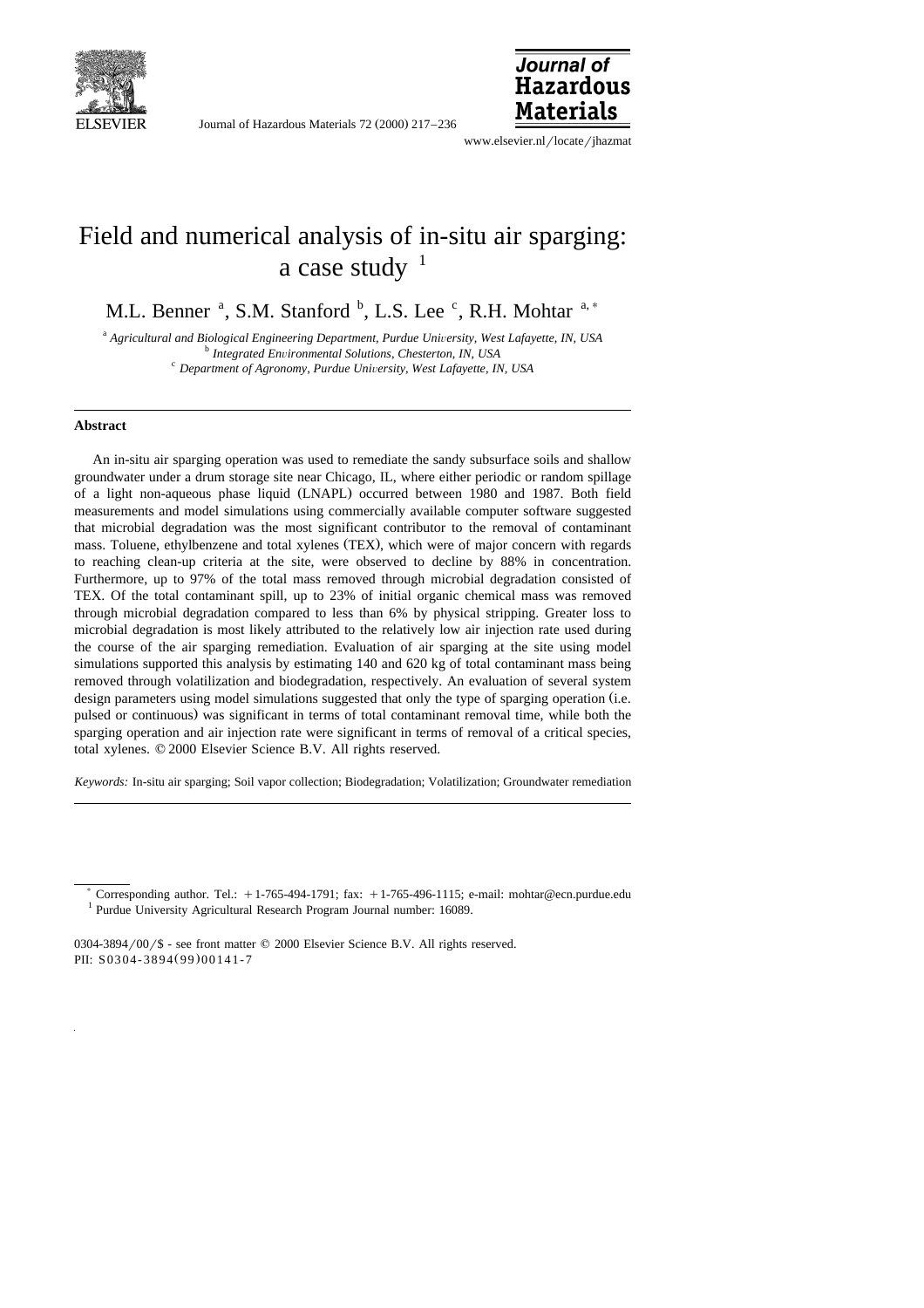### **1. Introduction**

Remediation of contaminated soil and groundwater has become an important issue in recent years. The U.S. EPA, in a 1977 report to congress, stated that at least 17 million waste disposal facilities were placing more than  $6.5$  billion  $m<sup>3</sup>$  of liquid into the ground each year (Freeze and Cherry [1]). Considering underground storage tanks (USTs) alone, the U.S. EPA [2] reported that over 100,000 leaking USTs have been identified in 80 different areas of the nation, thus resulting in significant potential for groundwater contamination. This is especially important when one considers that 51% of the U.S. population utilizes groundwater as a source of drinking water (U.S. EPA [2]). As a result, the search for effective technologies for the remediation of contaminated groundwater has become important.

One such remediation technology, known as in-situ air sparging, has gained a great deal of attention in the past decade. Air sparging can be effective in removing volatile organic compounds  $(VOCs)$  from both the vadose and saturated zones of the soil subsurface. The air sparging technique involves forcing air through a point or points at or below the water table. Through the difference in densities between air and water, this injected air will begin an upward migration towards the ground surface, forming a zone of partial desaturation in the saturated zone. As the air rises through the contaminated media, VOCs are stripped and carried to the surface where they may be captured by a soil vapor extraction (SVE) system, commonly used in conjunction with air sparging, for removal and proper treatment of the organic vapors.

In addition to the physical stripping of VOCs, air sparging can enhance aerobic biodegradation processes. Aerobic microbes can use organic chemicals as substrates for energy and growth, converting the organic chemicals into harmless byproducts such as carbon dioxide, cell mass, inorganic salts, and water (Reinhard [3]) so long as nutrients and molecular oxygen are not limiting. The relative contribution between stripping and microbial degradation to organic contaminant removal will be a function of airflow velocity, contaminant volatility (Henry's Law constant), microbial preferences factors, and phase distributions of contaminants. As a result, the design and operation of an air sparging remediation system can significantly affect the dominance of either contaminant stripping or biodegradation at a particular site.

The objectives of the work reported here were to evaluate:  $(1)$  the relative contributions of volatilization and microbial degradation at an in-situ air sparging remediation site contaminated through the spillage of a light non-aqueous phase liquid (LNAPL) waste using field measurements and a commercially available computer model; and (2) the relative importance of several system design parameters of the site in terms of contaminant removal time.

#### **2. Site and methods description**

#### *2.1. Site*

The site is located in northern Porter County, IN, near the southern shore of Lake Michigan situated at the eastern margin of a large mill complex. Between 1980 and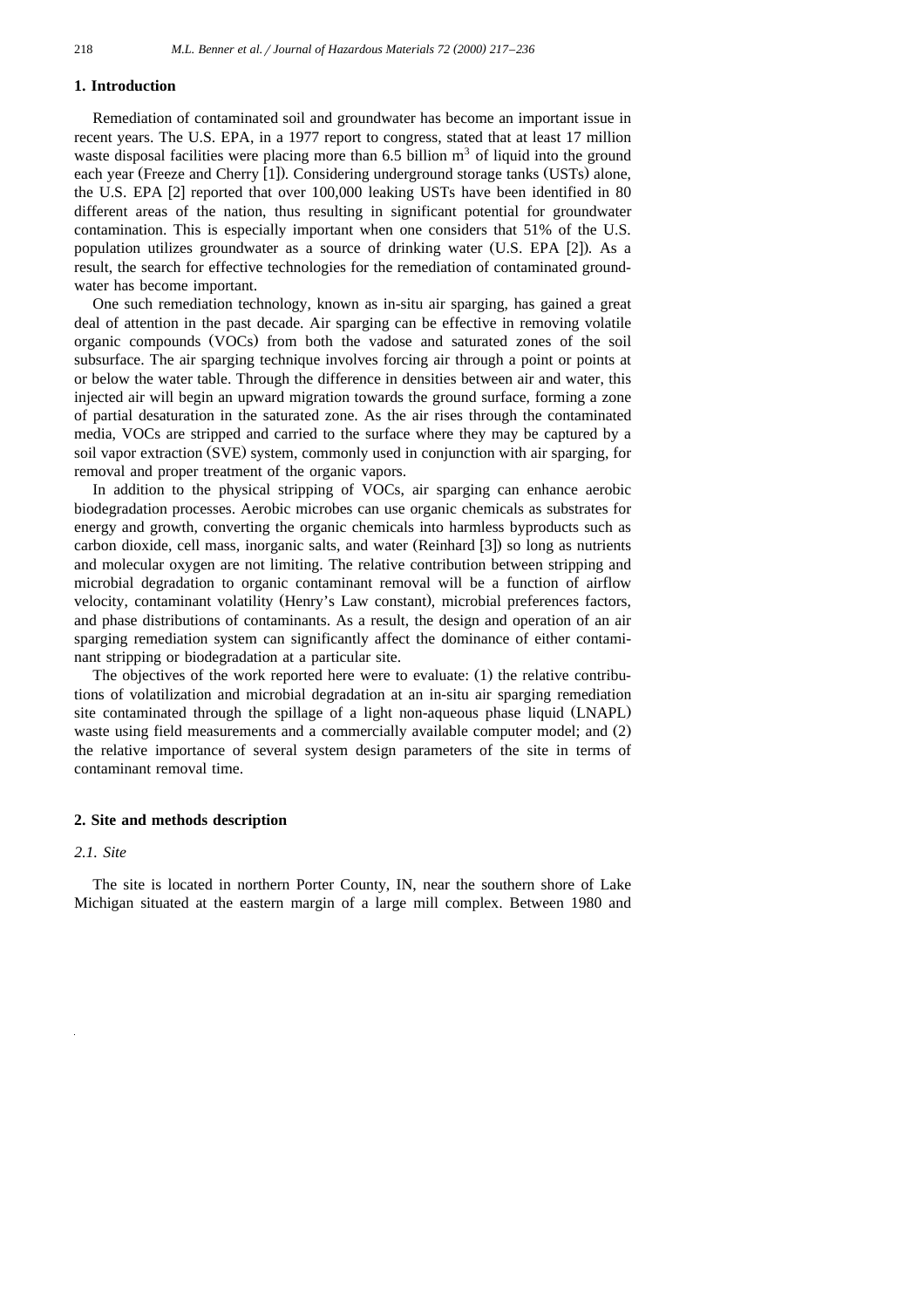1987, a small portion of the study area was utilized to store, in 208-l drums, spent non-halogenated solvents containing ink and varnish residues generated from the cleaning and maintenance of tin plate sheet coaters and lithographic presses. The drums were stored in a 20-cm thick slag pavement above ground. The former drum storage area  $(DSA)$  measured approximately 12 m by 18 m in plan dimension, and was enclosed by a chain-link fence. The configuration of the former DSA and surrounding study site is illustrated in Fig. 1.

Fig. 2 presents a geological cross-section that illustrates the spatial relationships between stratigraphic units beneath the study area summed from soil borings. Immedi-



Fig. 1. Former DSA study area layout.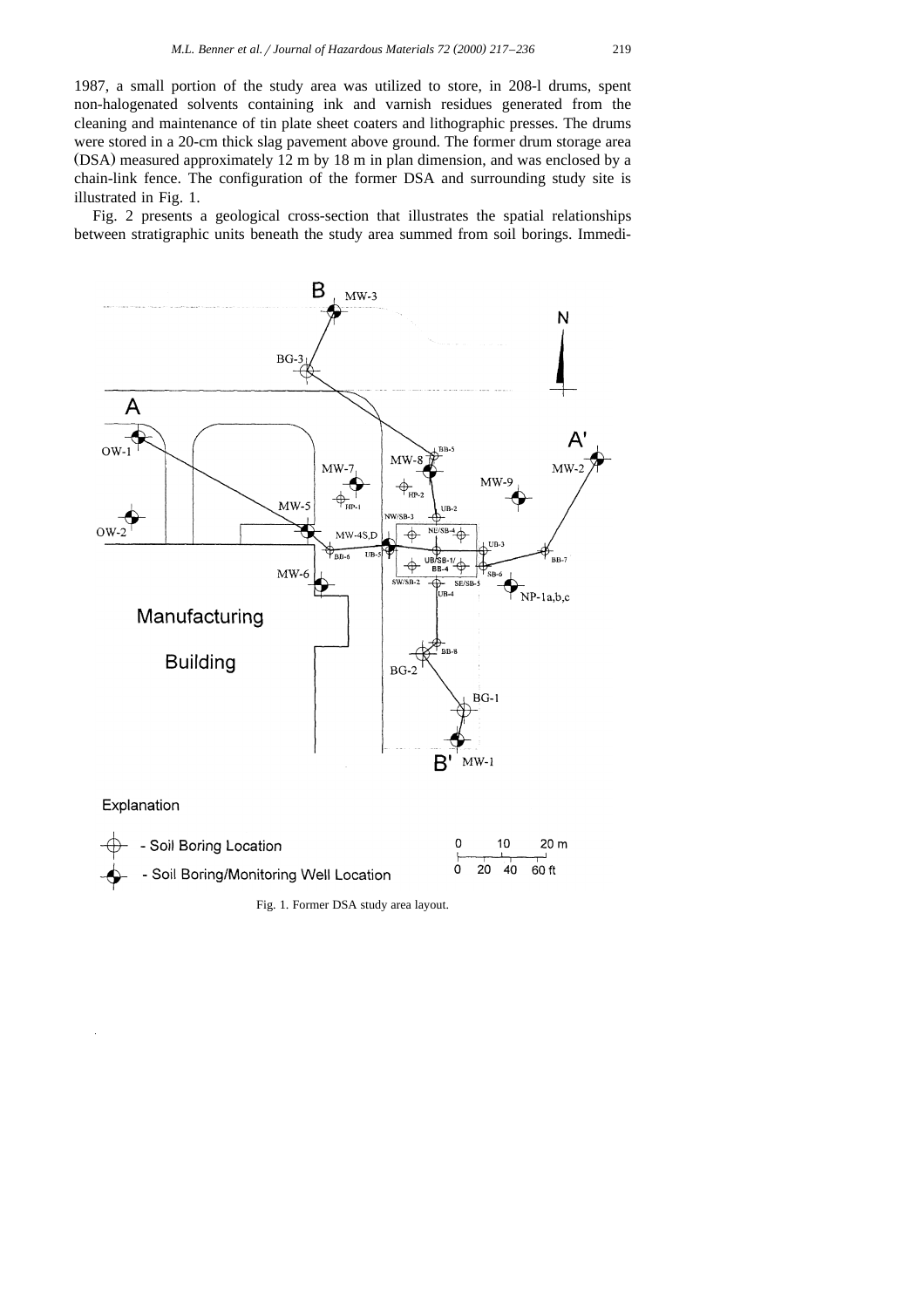

Fig. 2. Soil profile.

ately beneath the surface, which is partly paved and partly covered with sandy topsoil, each boring encountered a layer of well-sorted fine-grained sands extending to some 4.6–5.5 m in depth. This layer is typically interrupted near its midpoint by dark brown to black, fibrous to non-fibrous peats containing varying proportions of fine sand. The next soil layer consists of a 0.3–0.9 m layer of generally gray silty marl often underlain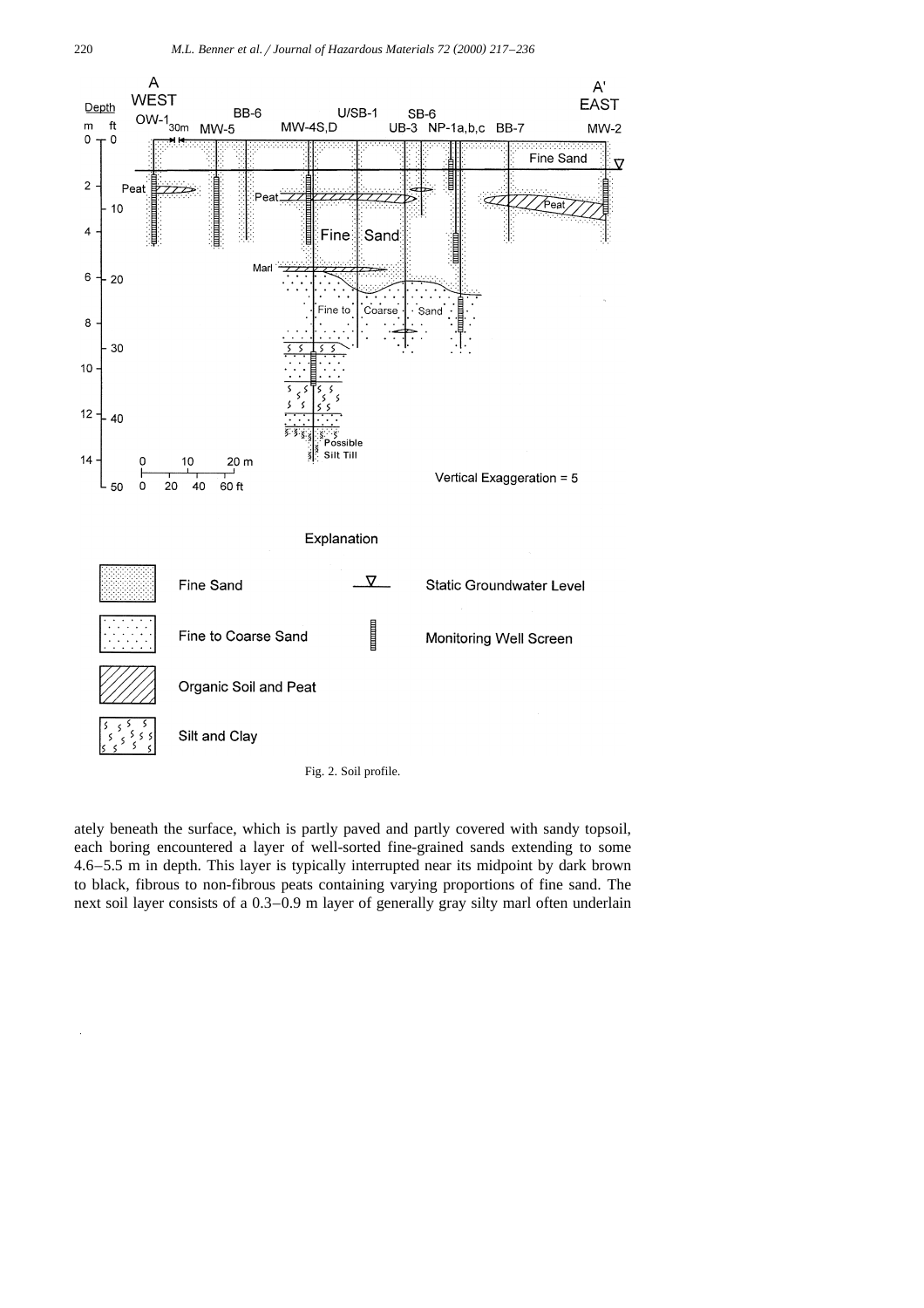by 0.3–0.9 m of gray silty fine sand. The above series of sediments is underlain by a second significant layer of sand measuring on the order of 3.0 m in thickness and variable texture ranging between fine and coarse, including some areas with fine gravel. Such textures correspond to materials laid down as washover in the foreshore environment. Only the boring for monitoring well 4 (MW-4D) was advanced to greater depths, revealing a layer consisting largely of silt. Most monitoring wells and piezometers are screened in the uppermost aeolian sands; however, as illustrated in Fig. 2, it is unclear whether MW-4D is screened within overlying sands of the foreshore or within a layer of outwash forming part of the silt till.

Water level vs. time trends indicate an aquifer that is responsive to precipitation and subject to rapid fluctuation between depths of approximately 0.55 and 2.4 m beneath the ground surface. Site-specific potentiometric measurements indicate a generally westerly flow, with gradients ranging between 0.0017 and 0.0063. Average hydraulic conductivities reported for the site range from a minimum of  $8.6\times10^{-3}$  cm/s to a maximum of  $6.1\times10^{-2}$  cm/s. Using a form of Darcy's Law, average linear groundwater flow velocities are calculated to range between  $0.09$  and  $2.4 \text{ m/day}$ .

# *2.2. Contamination*

In the former DSA, either periodic or random spillage of an LNAPL occurred between 1980 and 1987. In 1991, the lateral and vertical extent of soil contamination was determined by analyzing several soil borings using extraction and  $GC/MS$  techniques in accordance with U.S. EPA Methods 8240 and 8270 (U.S.EPA [4,5]; Stanford [6]). From the soil boring data,  $4600 \pm 2300$  kg of LNAPL, of which  $350 \pm 175$  kg is toluene, ethylbenzene and total xylenes (TEX), were estimated to be present at the site prior to remediation attempts. The primary contaminants, or groups of contaminants, their properties, and average soil concentrations are summarized in Table 1. Contamination was found to be localized and most concentrated in the soils and groundwater directly beneath and directly hydraulically down gradient (west) of the DSA with a maximum estimated area of contamination being  $12 \text{ m} \times 34 \text{ m}$ . Vertical migration was limited to depths no greater than 6.7 m below the ground surface, which corresponds to the fluctuating water table surface or ''smear zone.''

The lateral and vertical extents of groundwater contamination were determined using monitoring wells and piezometers. The maximum observed lateral extent of organic chemical migration in the groundwater was observed 20 m from the boundary of the DSA in monitoring well MW-5. This distance is considerably less than would be expected based on unretarded conservative transport at the rate of the groundwater's average linear flow velocity. Retardation and biological degradation are believed to have accounted for the observed difference.

The presence of NAPL at the site was determined to exist in at least four locations located directly beneath the DSA  $(SB-1, SB-2, SB-4, and SB-5, as identified in Fig. 1),$ using a method detailed by Feenstra et al. [7]. This method requires site-specific estimates of total contaminant soil concentrations, moisture content, porosity, a range of soil organic matter contents, and air, soil, and water equilibrium distribution coefficients available in literature. The presence of an NAPL can be assumed if the hypothetical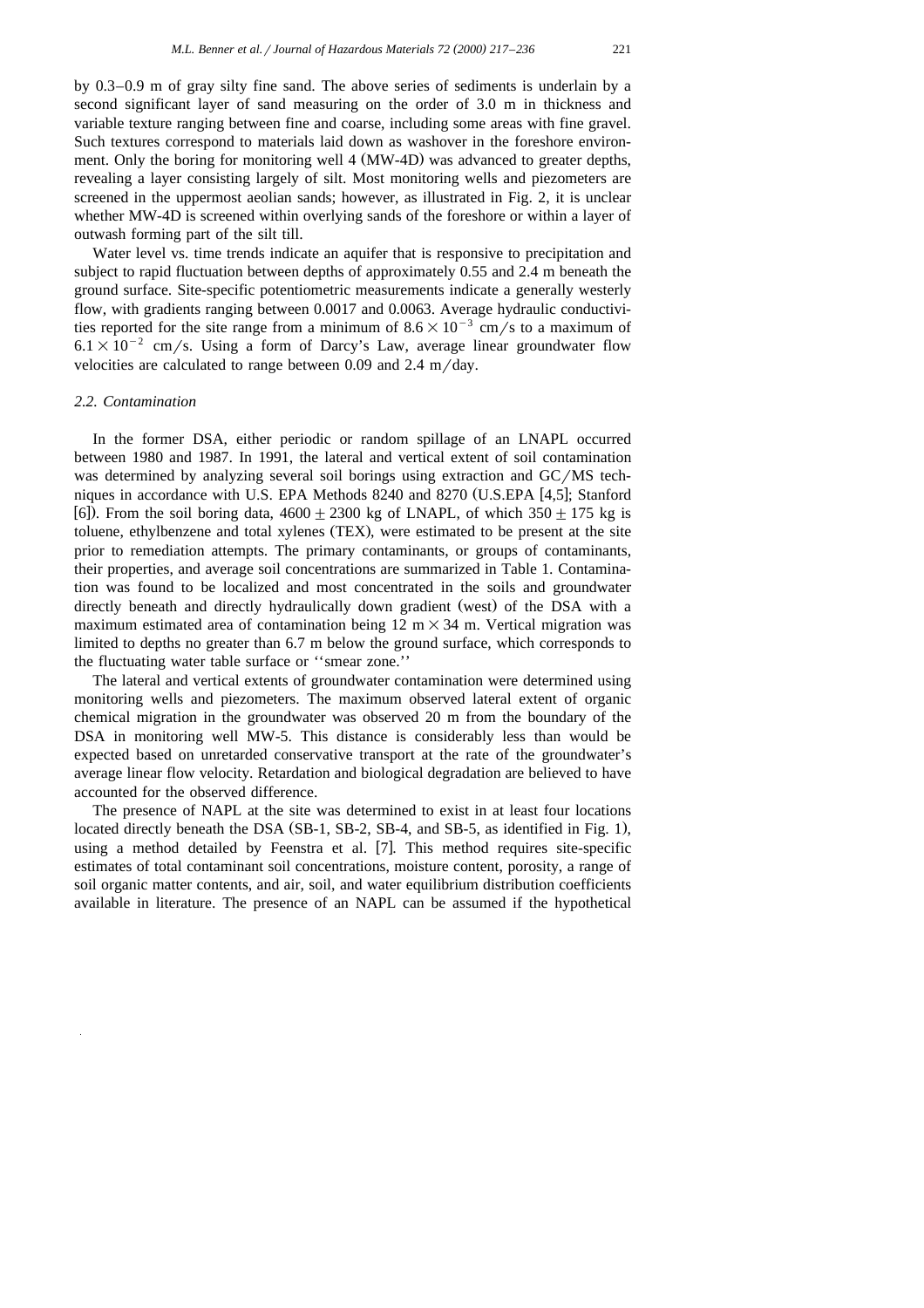| Table 1<br>Summary of selected contaminant properties and site characterization |                                          |                                              |                                 |                  |                                   |                                       |                              |                  |  |
|---------------------------------------------------------------------------------|------------------------------------------|----------------------------------------------|---------------------------------|------------------|-----------------------------------|---------------------------------------|------------------------------|------------------|--|
| Group name                                                                      | Average<br>molecular<br>weight $(g/mol)$ | Vapor<br>pressure<br>at $20^{\circ}$ C (atm) | Aqueous<br>solubility<br>(mg/l) | Kow <sup>a</sup> | Preference<br>factor <sup>b</sup> | Mean<br>concentration<br>$(\mu g/kg)$ | Total<br>kilogram<br>on site | Mass<br>fraction |  |
| Toluene                                                                         | 92                                       | 0.029                                        | 515                             | 490              | 490                               | 10,261                                | 19.63                        | 0.0042           |  |
| Total xylenes $(m, o, p)$                                                       | 106                                      | 0.0066                                       | 175                             | 589              | 589                               | 132,667                               | 302.00                       | 0.0646           |  |
| Trimethylbenzenes                                                               | 120                                      | 0.0032                                       | 57                              | 4266             | 4266                              | 19.199                                | 396.70                       | 0.0849           |  |
| 1,2,3,5-Tetramethylbenzene                                                      | 134                                      | 0.0006                                       | 3.5                             | 12,589           | 12,589                            | 275,133                               | 642.1                        | 0.1373           |  |
| Ethylbenzene                                                                    | 106                                      | 0.0092                                       | 180                             | 875              | 875                               | 15,667                                | 31                           | 0.0066           |  |
| Ethylmethylbenzenes                                                             | 120                                      | 0.0045                                       | 94                              | 4266             | 4266                              | 61,934                                | 138.3                        | 0.0296           |  |
| Ethyldimethyl and                                                               | 133                                      | 0.0008                                       | 21                              | 44,668           | 44,668                            | 449,407                               | 993.65                       | 0.2125           |  |
| ethynyl ethylbenzenes                                                           |                                          |                                              |                                 |                  |                                   |                                       |                              |                  |  |
| Propylbenzenes                                                                  | 137                                      | 0.002                                        | 23                              | 12,589           | 12,589                            | 115,400                               | 278.90                       | 0.0597           |  |
| Acidic benzenes                                                                 | 134                                      | 0.000014                                     | 2594                            | 219              | 219                               | 63,333                                | 146                          | 0.0312           |  |
| Naphthalenes                                                                    | 131                                      | 0.0001                                       | 33                              | 3465             | 3465                              | 49,423                                | 101.19                       | 0.0216           |  |
| C8 compounds                                                                    | 112                                      | 0.018                                        | 5                               | 16,218           | 16,218                            | 13,267                                | 22.3                         | 0.0048           |  |
| C9 compounds                                                                    | 126                                      | 0.0062                                       | 0.15                            | $4.50E + 05$     | $4.50E + 05$                      | 237,500                               | 411.99                       | 0.0881           |  |
| C10 compounds                                                                   | 142                                      | 0.0018                                       | 0.015                           |                  | $1.78E + 06$ $1.78E + 06$         | 281,767                               | 546.51                       | 0.1169           |  |
| $C11-13$ compounds                                                              | 157                                      | 0.0006                                       | 0.015                           |                  | $1.10E + 06$ $1.10E + 06$         | 291,286                               | 644.65                       | 0.1379           |  |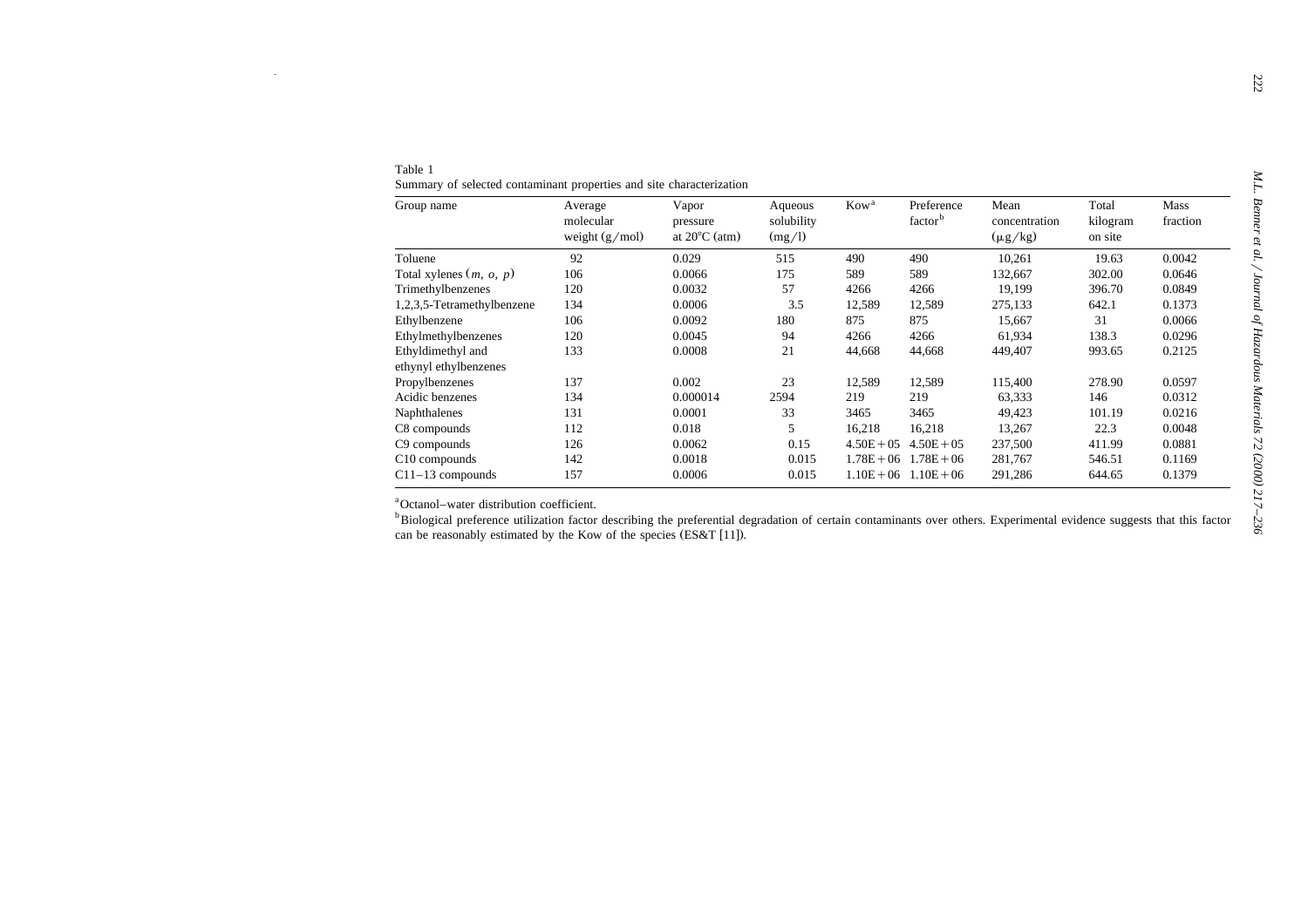maximum total soil concentration defined by the solubility of the chemical in water, the saturated soil gas concentration, and the sorption capacity of the soil solids is exceeded. Furthermore, droplets of LNAPL were observed from time to time in the purge water collected during sampling in monitoring well MW-4S, located at the westerly margin of the DSA.

# *2.3. Remediation criteria*

Site closure and clean-up criteria were set by the Indiana Department of Environmental Management (IDEM) under its authorization to implement the Resource Conservation and Recovery Act (RCRA) program as delegated by the U.S. EPA. At this particular facility, clean-up criteria for anthropogenic organic chemicals in the top 0.61 m of soil and in the groundwater were set at their practical quantitation limits (POLs). For groundwater, two types of criteria were established. Reduction in concentration to federally enforceable drinking water standards or maximum contaminant levels (MCLs) for chemicals regulated under such a standard was considered acceptable. For chemical of interest in groundwater with no MCL and for all soil concentrations, the PQL for each chemical was considered acceptable. PQLs are 5–10 times greater than the lowest limit of analytical detection, which is matrix-specific, and the primary chemicals of interest at this site include all aromatic compounds listed in Table 1. For groundwater criteria defined by PQLs, criteria must not be exceeded for two consecutive quarters. At one point in the sparging operation, it was thought that all clean-up criteria had been achieved, but naphthalene concentrations exceeded the PQLs for two consecutive samplings, at which time remediation operations were reinitiated. Subsurface soil concentrations were not regulated directly; however, note that groundwater concentrations, which are a function of subsurface soil concentration, were monitored and regulated.

# *2.4. Remediation system*

In-situ air sparging was implemented to remediate the contamination beneath the DSA. To minimize atmospheric discharge of organic chemicals, air sparging was augmented with a soil vapor collection system. Operation of both the air sparging and soil vapor collection systems was initiated in October 1992 and concluded 3 years later in October 1995. Due to the reoccurrence of several compounds in groundwater beneath the site, the remediation system was restarted in early March 1997 until late July 1997, when the compounds of interest were detected below concentrations of concern.

A cross-sectional schematic of the remediation system used at the DSA is illustrated in Fig. 3. The air sparging system was constructed to include the installation of 10 equally spaced air injection wells of which six were located within the boundary of the DSA and four immediately to the west to address down gradient subsurface migration. Each air injection well was completed to depths of approximately 6.1 m and terminated with a no. 20-slot well screen measuring approximately 0.30 m in length. The well casings  $(0.108 \text{ m } i.d.)$  and screens were constructed of ASTM schedule 40 PVC. Air was supplied by a 15-hp reciprocating piston type air compressor, conditioned using a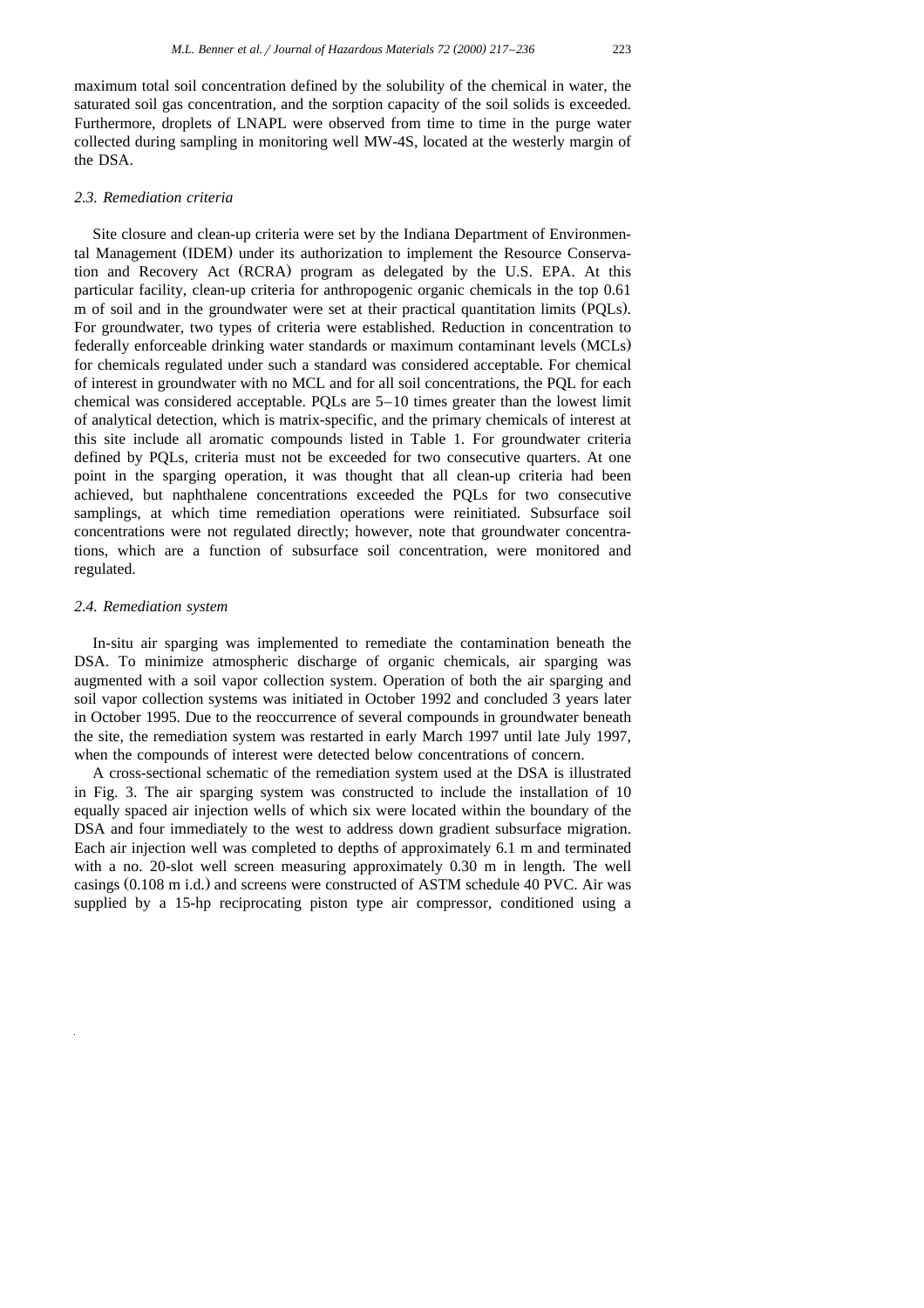

Makeup Air from Atmosphere



Fig. 3. Schematic representation of air sparging and soil vapor collection system showing system components and control scheme.

combination filter/dryer, and routed through a variable-area bypass flow meter prior to distribution. In addition to air injection wells, approximately 36 sand wicks were placed in areas around and between the injection wells to minimize the potential for forced lateral migration of air which might become trapped beneath the soil layers of low conductivity. The sand wicks consisted of soil borings constructed to depths of approximately 2.4–3.1 m each and back-filled with well-graded construction sand. Their use,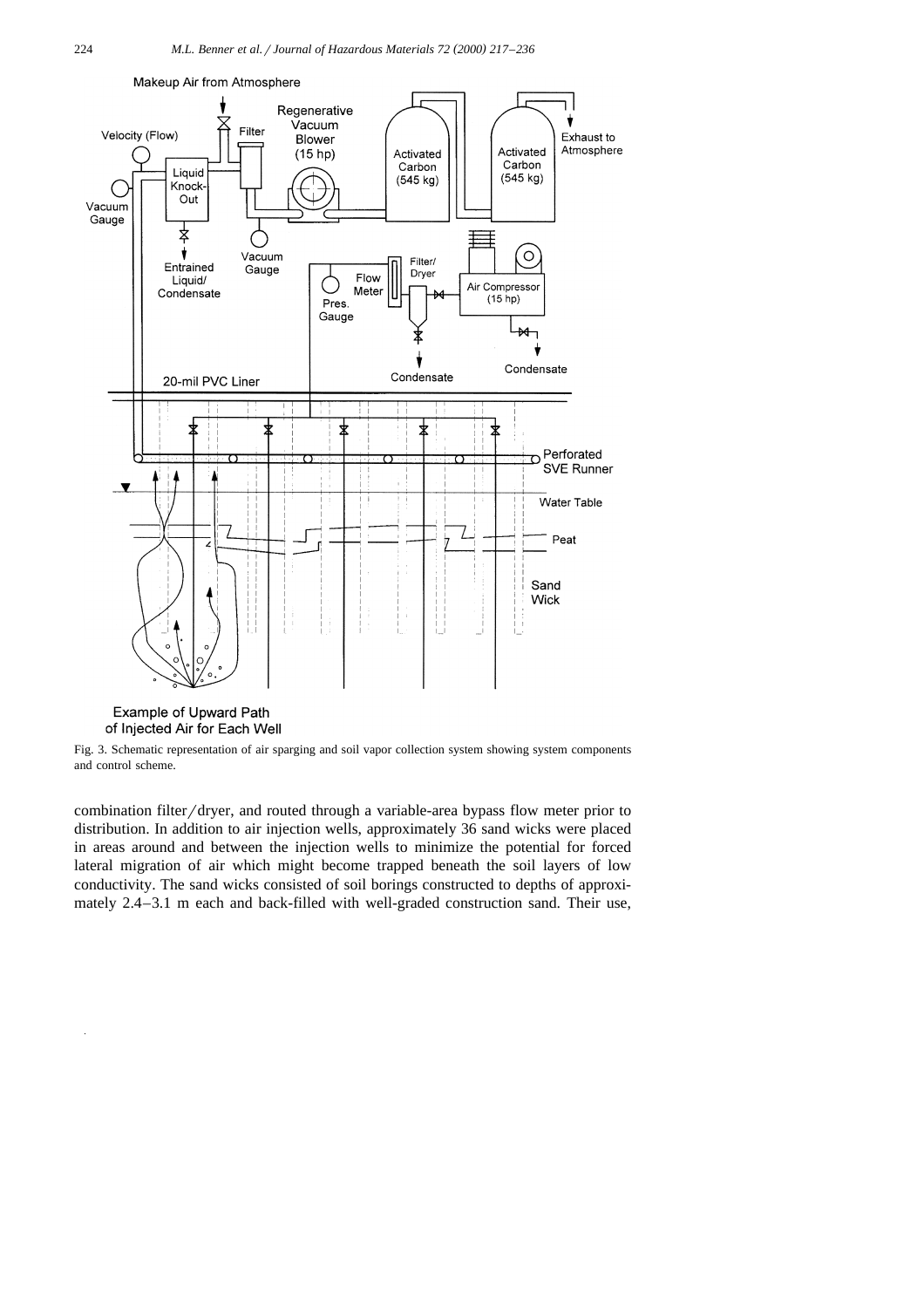which was intended to "engineer in" a degree of homogeneity in a heterogeneous subsurface, most likely caused some unknown degree of preferential flow through the wicks, thus affecting stripping efficiency in the system.

The soil vapor collection system consisted of a series of linked horizontal runners buried at a depth of approximately 0.91 m and arranged in a multi-cellular rectangular pattern surrounding each air injection well. Overlying areas that were not paved with asphaltic concrete were covered with a 20% PVC membrane to reduce the potential for short-circuiting. In operation, a vacuum was applied to the vapor collection runners using a 15-hp regenerative vacuum blower that was capable of drawing air at a rate of 6.0 standard cubic meter per minute (scmm) at a maximum vacuum load of  $254$  cm of water.

The air sparging system was operated to provide between 0.35 and 0.51 scmm of air equally distributed among the 10 injection wells, and under pressures of approximately 9.1–14.1 m of water as measured in the remediation system shed. The soil vapor collection system was operated at vacuums ranging between 7.6 and 100 cm of water, with control being accomplished with the introduction of makeup air. The flow of vapor yielded by the subsurface was monitored by measuring the velocity of the piped air stream and calculated as the product of the velocity and the cross-sectional area of the pipe. During remediation, air injection and vapor collection were essentially continuous with the exception of occasional shutdowns due to mechanical difficulties. Based on weekly measurements of the air injection rate, a total of approximately 620,000 standard cubic meter (scm) of air were injected by the air sparging system and approximately 1,600,000 scm of air were withdrawn by the soil vapor collection system. Good recovery of injected air is suggested since the volume extracted was larger than the volume injected, particularly early in the remediation process.

In addition to monitoring the volume of air removed, soil vapors were periodically tested for VOCs using a photoionization detector (PID) and for  $CO<sub>2</sub>$  using short-term detector tubes. Assuming ideal gas behavior and an average molecular weight for the VOCs of 106.2  $g/mol$ , concentrations derived from the PID were converted to cumulative mass using flow rates determined weekly. Likewise,  $CO<sub>2</sub>$  concentrations were converted to mass and corrected for ambient  $CO<sub>2</sub>$  concentrations. Water in the monitoring wells was assayed for pH, specific conductance, temperature, VOCs, semivolatile organic compounds (SVOCs) and dissolved oxygen (Stanford [6]).

# *2.5. Modeling design and calibration*

Numerical modeling of in-situ air sparging at the DSA study area was performed using BIOVENTING<sup>plus</sup>, a commercially available software model developed by Environmental Systems and Technologies ( $ES&T [8]$ ). BIOVENTING<sup>plus</sup> is aimed to aid in the design of remediation technologies for soil and groundwater contaminated with organic chemicals. Many processes relevant to in-situ air sparging have been incorporated in the software such as multi-directional airflow, multiphase and multi-component chemical partitioning, velocity-dependent vapor stripping, and nutrient-limited, oxygenlimited or mass transfer-limited biodecay.

The model operates by first calculating the air flow and air pressure distribution around each sparging well using the DeGlee–Hantush–Jacob solution (Bouwer [9]) with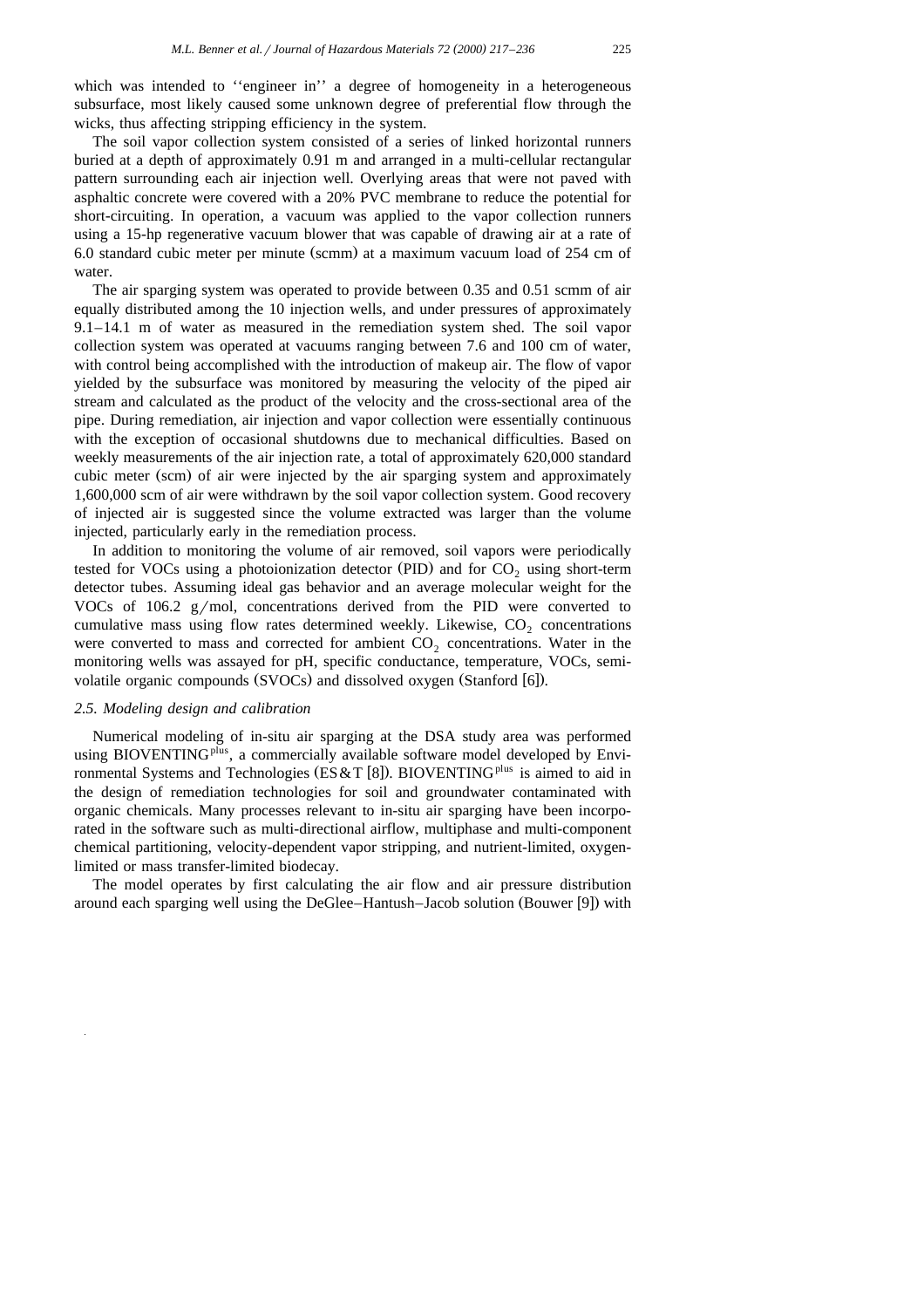adjustments considered for soil capillary head pressure and water saturation. Following this, mass removal is calculated using a finite difference approach that considers vapor recovery, biodecay and free product removal as:

$$
\frac{-dM_i^j}{dt} = J_{V_i}^j + J_{B_i}^j + J_{F_i}^j,
$$
\n(1)

where  $M_i^j$  is the mole of species *i* in cell *j*; *t* is time; and  $J_{\rm V_i}^j$ ,  $J_{\rm B_i}^j$  and  $J_{\rm F_i}^j$  are the rates of component loss due to vapor recovery, biodecay and free product removal, respectively, within cell  $j$  (ES & T [8]).

The vapor removal term considers equilibrium molar gas concentrations, airflow rate, and a non-equilibrium efficiency factor dependent on adjusted input parameters known as the turnover time for 50% efficiency  $(T_{50})$  and off-cycle time for  $2 \times$  efficiency  $(OCT)$  as shown in Eqs.  $(2a)$  and  $(2b)$ :

$$
E_{\rm s} = \frac{1}{1 + T_{50}P},\tag{2a}
$$

$$
E_{\text{max}} = 1 - (1 - E_{\text{s}}) \exp\left(\frac{-0.69 t_{\text{off}}}{\text{OCT}}\right),\tag{2b}
$$

where  $E<sub>s</sub>$  is a steady-state efficiency factor,  $P$  is the pore volume turnover rate (pore volumes per time),  $E_{\text{max}}$  is an efficiency factor representative of the onset of a pulsed sparging cycle, and  $t_{\rm off}$  is the off-cycle duration (ES&T [8]). The biodecay term of Eq. (1) considers either oxygen-limited biodecay, dissolution-limited biodecay or a specified maximum biodecay, all of which are dependent on a preference factor specific to each species of contaminant relating to the preferential utilization of that species by the microbial population. Experimental evidence suggests that substrate uptake (being organic contaminants) by microbes is species-dependent, being smaller for more soluble aromatics and larger for less soluble alkanes. The preference factor allows for the model to compensate for this. Although its effects on an estimated time to reach a specified remediation goal can be significant, design optimization does not appear to be affected  $(ES & T [11])$ .

The final term of Eq.  $(1)$ , free product removal, considers the physical removal of liquid phase product and is not associated with air sparging. It is difficult to simulate simultaneous air sparging and SVE using BIOVENTING<sup>plus</sup>; therefore, only in-situ air sparging was modeled. This is justified in that, at the DSA study area, the SVE system served only as a vapor collection system and did not significantly enhance contaminant removal; therefore, modeling site operations assuming only air sparging should be adequate. Modeling was performed by inputting known values (measured at the site) for as many of the model's input parameters as possible. Those values not measured at the study area were estimated based on reasonable values found in the literature as noted in Table 2. The input format of the contaminant composition was primarily represented in compound groups as shown in Table 1 because properties for many of the individual contaminants at the study area are not explicitly known. Calibration for the horizontal air conductivity and anisotropy ratio (the ratio of horizontal to vertical permeability) parameters was performed by matching simulation results for the sparging air pressure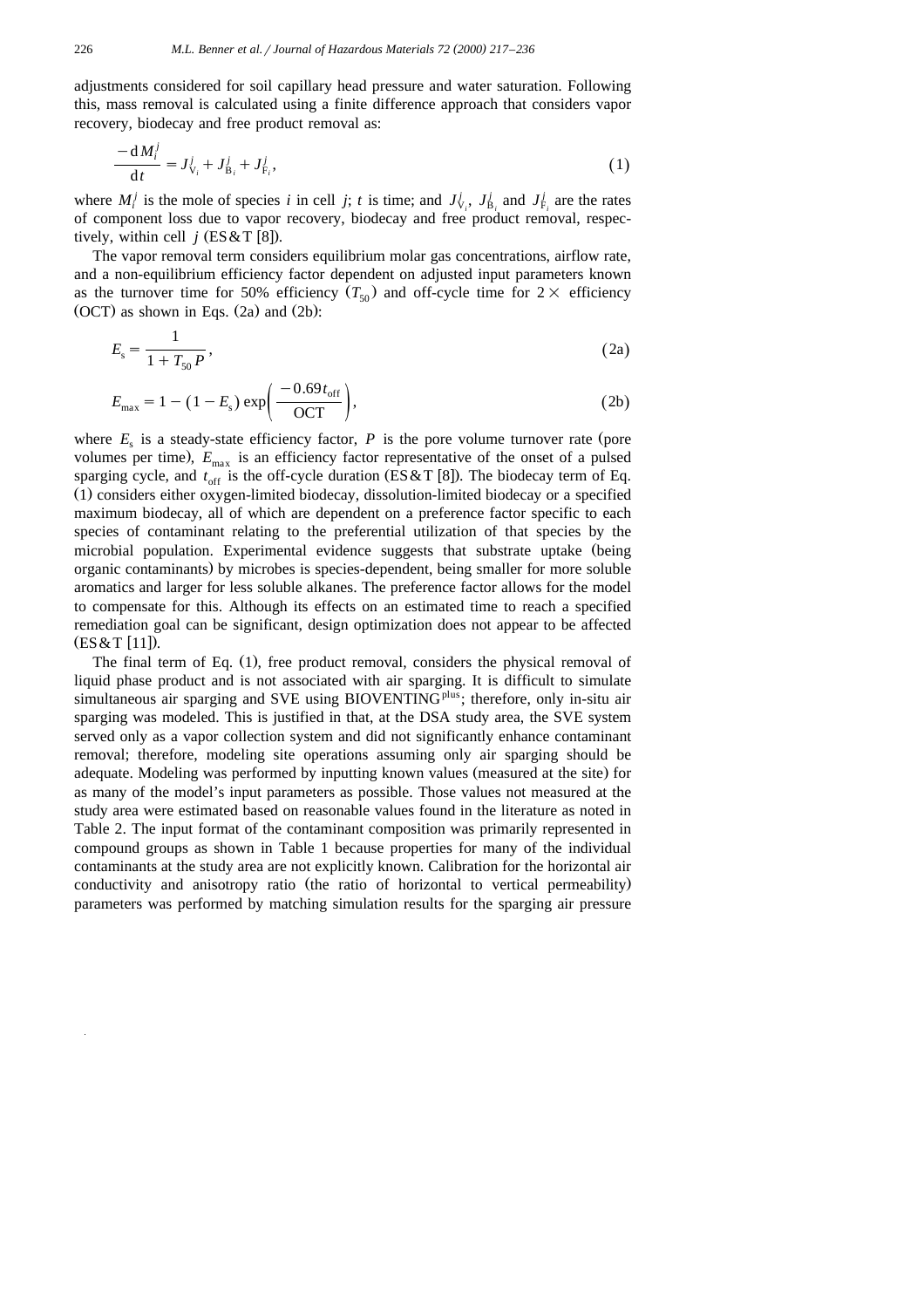Table 2 Model input values for the DSA study area

| Parameters                               | Model input                                 |  |  |  |
|------------------------------------------|---------------------------------------------|--|--|--|
| Air conductivity                         | $129.6 \text{ m/day}^{\text{a}}$            |  |  |  |
| Anisotropy ratio                         | 2.6 <sup>a</sup>                            |  |  |  |
| Porosity                                 | 0.3 <sup>b</sup>                            |  |  |  |
| Pore size distribution coefficient       | $2.3^{\circ}$                               |  |  |  |
| Organic carbon content                   | $0.006^{\rm a}$                             |  |  |  |
| Maximum biodecay rate                    | 0.34 mg kg <sup>-1</sup> day <sup>-1d</sup> |  |  |  |
| Aquifer temperature                      | $15^{\circ}$ C <sup>c</sup>                 |  |  |  |
| Turnover time for 50% efficiency         | $2.59$ days <sup>a</sup>                    |  |  |  |
| Off-cycle time for $2 \times$ efficiency | $1.00$ day <sup>a</sup>                     |  |  |  |
| Contaminant type                         | Table 1                                     |  |  |  |
| Contaminated soil area                   | $408~{\rm m}^{2b}$                          |  |  |  |
| Total contaminant mass                   | $4600 \text{ kg}^{\text{b}}$                |  |  |  |
| Total contaminated soil volume           | $883 \; \mathrm{m}^{3b}$                    |  |  |  |
| Remediation system                       | Air sparging                                |  |  |  |
| Depth of sparge point below water table  | $4.11 \text{ m}^b$                          |  |  |  |
| Well diameter including filter pack      | $0.108 \text{ m}^{\text{b}}$                |  |  |  |
| Air injection rate                       | $0.0434 \text{ m}^3/\text{min}^b$           |  |  |  |
| Air injection pressure                   | $0.88 - 1.4$ atm <sup>b</sup>               |  |  |  |
| Number of wells                          | 10 <sup>b</sup>                             |  |  |  |
| Sparging operation                       | continuous <sup>b</sup>                     |  |  |  |
| Duration of sparging                     | $1113 \text{ days}^b$                       |  |  |  |

<sup>a</sup>Calibrated/adjusted value.

<sup>b</sup>Field measurement.

 $\rm{c}^{\rm c}$ ES&T [8].

Estimated from field data.

and radius of influence to those reported at the site. Adjustment of the  $T_{50}$  parameter was performed by matching simulation results for off-gas concentration at time zero and total contaminant removal through volatilization to those measured in the field. While the sand wicks used at the site could not be directly incorporated into the site modeling, their effect on contaminant removal was indirectly incorporated into the choice of the  $T_{50}$  parameter.

Although air pressure and volatilized contaminant mass are known, measurements of the radius of influence and off-gas concentration were not. As a result, a radius of influence of 4.42 m was estimated assuming uniformity between radii of influence and based on the known width of contamination, 34 m, the number of wells covering that width, five wells, and assuming a 30% overlap. A concentration range of  $0-0.455$  mg/l was made based on off-gas measurements taken at the end of the first week of operation. While the radius of influence may be slightly overpredicted, later analysis shows that above a coverage where adjacent radii of influence just touch, little effect on contaminant removal is observed.

As a result of these site estimates, the horizontal air conductivity, anisotropy ratio and  $T_{50}$  input parameters were adjusted to their final values shown in Table 2. Importantly, this calibration considered the recovery of total petroleum hydrocarbons (TPH) and not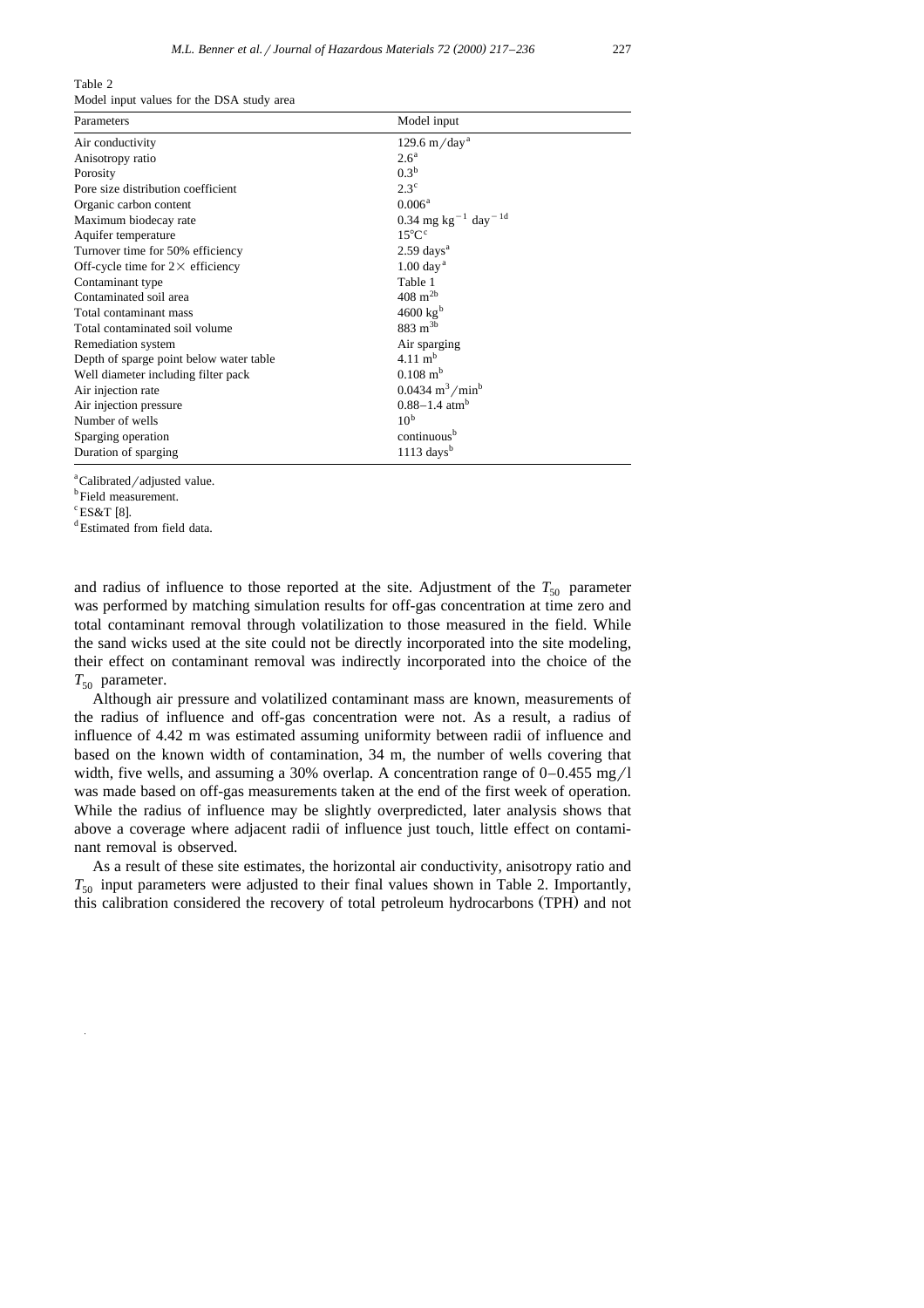the recovery of any singular species that may be of interest with regards to specific clean-up criteria at the site. Furthermore, to obtain a more accurate adjustment of the  $T_{50}$ parameter, mass removal results were used for volatilization only instead of combined volatilization and microbial degradation, as measurements of volatilized mass were the most accurately measured.

#### **3. Contaminant removal assessment**

## *3.1. Field results*

By conducting a mass balance with the assumption that equilibrium is achieved, it is possible to understand the partitioning between contaminant removal due to air stripping and biological degradation at the DSA. The mass of contaminant removed by volatilization is estimated by monitoring the soil vapor system exhaust. The mass of contaminant biologically degraded is estimated from equations such as that for the aerobic degradation of toluene shown below:

$$
C_7H_8 + 9O_2 \to 7CO_2 + 4H_2O,
$$
\n(3)

assuming that the mass of the carbon dioxide reaction product is known.

After approximately 3 years of sparging at the DSA study area, all chemicals of concern had reached their respective clean-up criteria, as specified by IDEM, and the system was shut down. Following three consecutive quarters of post-remediation monitoring, low levels of naphthalene reappeared in monitoring well MW-4S. Furthermore, low levels of 2,4-dimethylphenol and 4-methylphenol also appeared for the first time, thus requiring the remediation system to be restarted for approximately 5 months until all three of these compounds were again absent. Monitoring continued for approximately three quarters following that time.

While contaminants at the site reached their respective clean-up criteria, the mass removed through volatilization was surprisingly small. Based on weekly field PID measurements, the best estimates suggest that only  $1-2$  kg of TEX and between approximately 20 and 140 kg of total contaminants were removed through volatilization. This estimated range includes a single, exceedingly high PID measurement obtained during the second week of operation that accounted for approximately 120 kg of the total recovered. While the measurement itself is reasonably accurate, its use in the calculation of recovered contaminant mass during that week may have resulted in an overestimation. Nonetheless, considering the upper bound value of 140 kg, no more than approximately 6% of the total initial contaminant mass was removed through volatilization during air sparging. During the design phase, it was expected that volatilization and subsequent stripping would remove a much larger quantity of contaminants, thus the vapor collection system included 1090 kg of ground activated carbon for control of atmospheric emissions. The small proportion of total contaminant mass removed by physical processes is most likely due to the relatively coarse channeling of airflow through the saturated zone, perhaps induced by the presence of the sand wicks. A relatively wide spacing between air channels would decrease the efficiency of air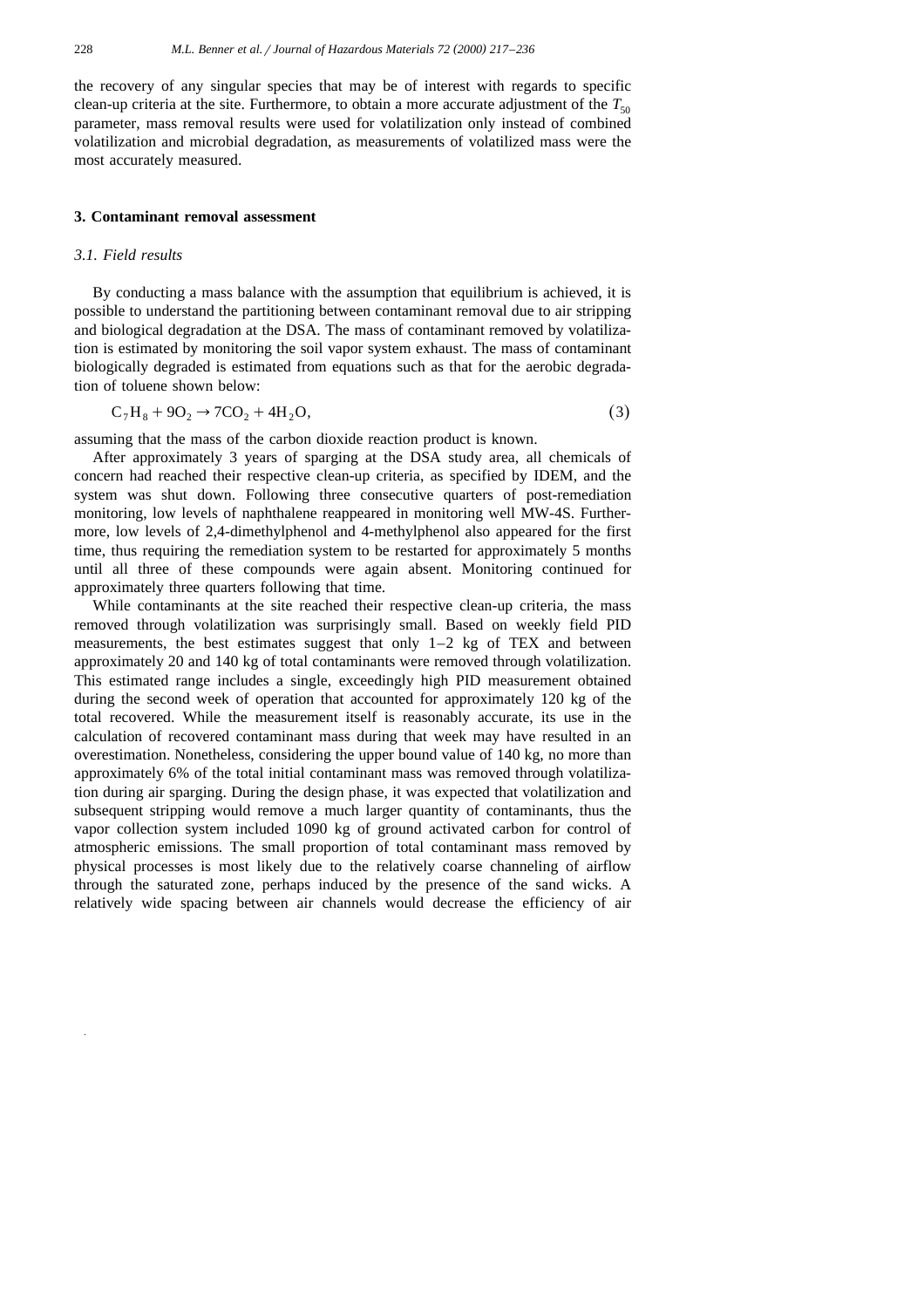stripping due to diffusion-limited mass removal. Furthermore, the low air injection rates employed at the study area are conducive to yielding low efficiencies in volatilization of contaminant mass.

Measurements of dissolved oxygen concentrations in the groundwater beneath the study area indicated that during air sparging, the groundwater was in an aerobic condition. Therefore, when viewed in terms of the  $1800 \text{ kg}$  of  $CO<sub>2</sub>$  yielded by the soil vapor collection system during air sparging, the stoichiometry of Eq.  $(3)$  is consistent with the complete aerobic mineralization of approximately 540 kg of the organic contaminants. A reaction to this extent would imply the utilization of approximately 1700 kg of molecular oxygen, or 1% of what was injected. This implies an oxygen transfer efficiency between the injected air and groundwater of approximately 1%.

TEX concentrations declined by 88% during air sparging and their molar proportion in the LNAPL phase declined by the same amount. Considering that the initial mass of TEX was  $350 \pm 175$  kg, and that only 1–2 kg of TEX were volatilized, between 30% and 97% of biologically degraded mass must have consisted of TEX. This implies that TEX was degraded with a mass preference of at least 3:1 relative to the other hydrocarbons that were present in the subsurface. This also shows that a significant amount of the total contaminant mass removed at the site consisted of TEX compounds, all of which were of special concern in terms of addressing clean-up criteria.

Based on field estimates, approximately 560–680 kg of total contaminant mass were removed during air sparging through both volatilization and microbial degradation processes. This results in between 1620 and 6340 kg of total contaminant remaining at the site. Although this is a large amount of contaminant mass, which may result in a future groundwater concentration rebound, the clean-up criteria established by IDEM for the contaminant concentrations in groundwater were met, thus allowing site closure. IDEM did not impose clean-up criteria for the subsurface soils.

# *3.2. Model results*

The effects of volatilization and microbial degradation on total product hydrocarbon (TPH) removal and the removal of selected species at the study area were addressed using BIOVENTING<sup>plus</sup>. As previously described, model calibration was performed, in part, by assuming no biodegradation in the field. As a consequence, results from this simulation describe volatilization (vapor removal) only. A further simulation was performed including biodecay using a field data estimate of the maximum biodecay rate, thus allowing for a determination of TPH mass removal by each mechanism to be made. It is important to note that these simulations assumed an initial TPH mass of 4600 kg and considered removal processes for the entire contaminant mass present at the site and not the mass of contaminants important in terms of the site clean-up criteria.

As shown in Fig. 4, the first simulation (addressing volatilization only) calculated that 140 kg of TPH were removed during 1113 days of sparging at the study area. As expected, this calculation matches well with the upper estimate of removal through volatilization reported at the study area. The second simulation, also shown in Fig. 4 (addressing both volatilization and biodegradation), calculated that 760 kg of TPH were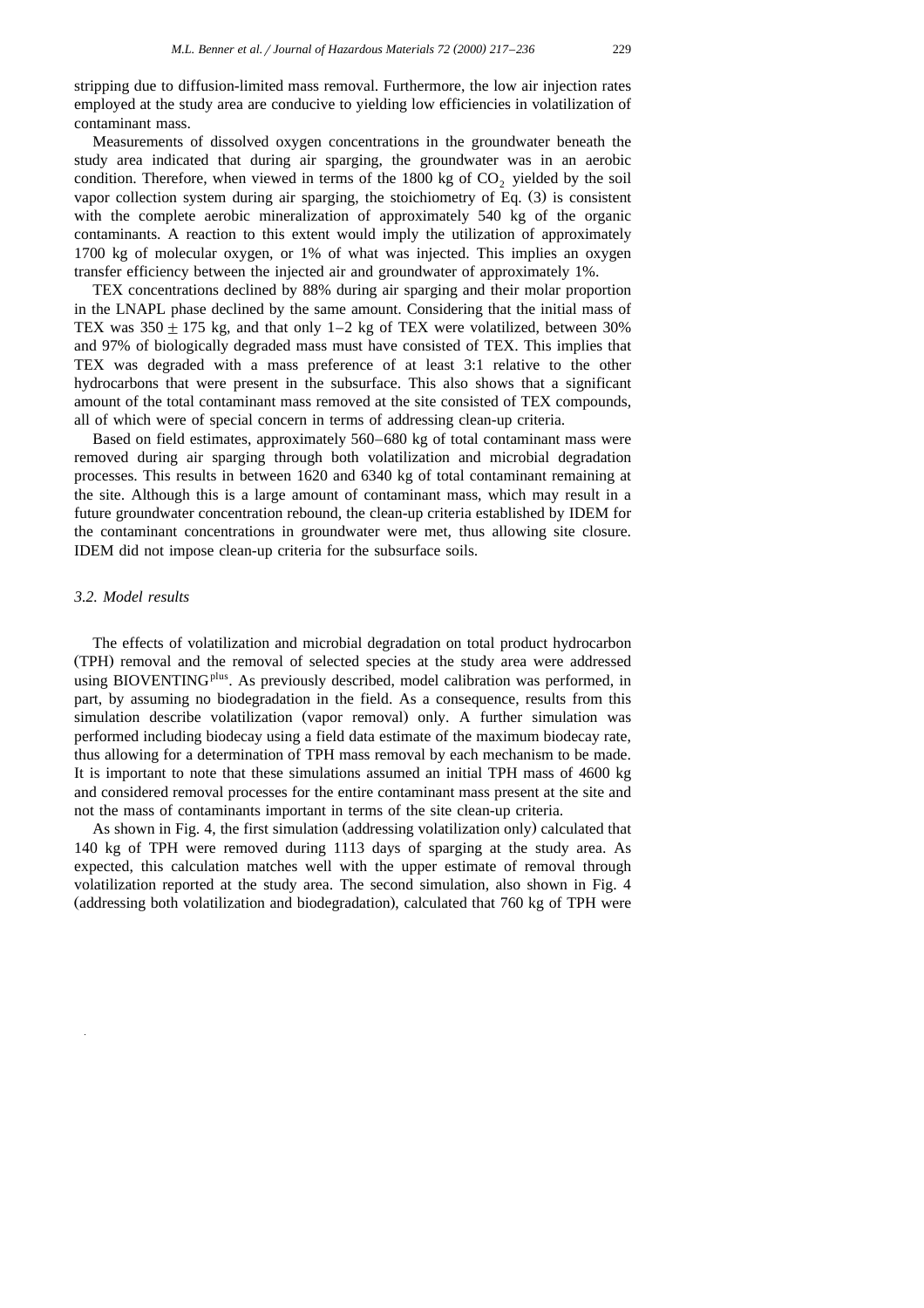

Fig. 4. Field and simulation results for total contaminant mass remaining vs. time.

removed during the course of sparging, leading to an estimate of 620 kg of TPH removed through biodegradation alone. Relative to field measurements, model simulations predicted approximately 11.5% more TPH removal through volatilization and 14.6% more TPH removal through biodegradation; however, model and field results were considered reasonably accurate (Benner [10]).

To gain a better understanding of which species within the entire contaminant spill were preferentially removed and how site closure was obtained despite the large amount of total contaminant mass remaining, data for TEX and naphthalene were extracted from the previously mentioned simulations. Of these solutes, only toluene was volatilized to a greater proportion that what was biodegraded (Fig. 5), likely due to its high volatility (large Henry's Law constant) and low microbial preference factor as compared to the other three species. Furthermore, results for TEX removal through volatilization and biodegradation indicate removal of approximately 35 and 38 kg, respectively, with a total TEX removal of 73 kg. While these results are considerably different than those obtained in the field, the error most likely occurs from the fact that model calibration was performed for the entire contaminant spill and not for this individual subset of species important to the site in terms of clean-up criteria. Simulated results also show that, relative to the initial mass of each species, 43% of toluene, 25% of ethylbenzene, 19% of total xylenes, and 10% of naphthalene were removed. The percentage removed is directly proportional to the reduction in groundwater concentrations observed at the site, leading to site closure although a large mass of contaminant persisted in the subsurface following remediation. Despite the discrepancy in results, the model's analysis of the study area supports the field analysis that biodegradation played the most significant role in contaminant removal. As previously mentioned, for both field and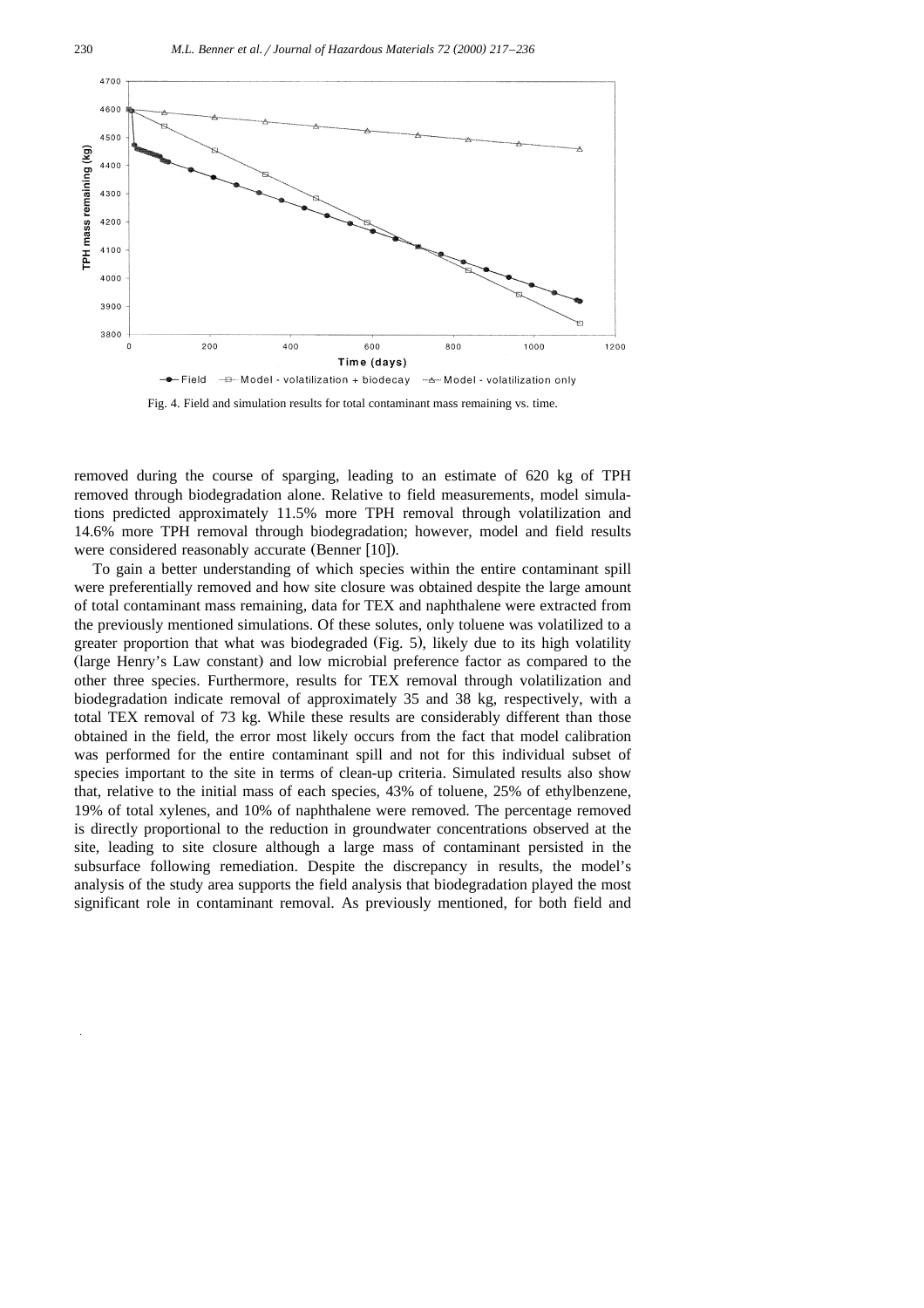

Fig. 5. Simulation results for individual contaminant mass removed.

simulation results, microbial degradation caused the removal of a far greater amount of contaminant than did volatilization.

#### **4. Evaluation of system design parameters**

Evaluation of several air sparging system design parameters was conducted using BIOVENTING<sup>plus</sup>. Model simulations were performed to evaluate the significance of the following system design parameters in terms of total contaminant removal: (1) air injection rate,  $(2)$  number of air sparging wells used,  $(3)$  depth of the sparging point below the water table, and (4) pulsed vs. continuous sparging operation. Simulations were performed by testing values for each of the four system design parameters ranging from  $-100\%$  to, in some cases,  $+800\%$  of the original "base case" value reported at the field. Furthermore, to gain a better understanding of the overall significance of each parameter, simulations were run to test each parameter in terms of TPH removal and the removal of total xylenes (a contaminant species of significant importance at the site). The latter aids in ''factoring out'' each parameter's effects on a critical species which would otherwise be lost when looking only at the removal of the entire contaminant spill.

Three simulations were performed using varying clean-up criteria; (1) TPH concentration = 50 mg/l using the calibrated value of  $T_{50}$  (2.59 days) or OCT (10 days); (2) total xylenes concentration = 10 mg/l using the calibrated value of  $T_{50}$  or OCT; and (3) total xylenes concentration = 10 mg/l using  $T_{50} = 1$  day or OCT = 1 day. The various  $T_{50}$  values were used for simulations involving the air injection rate, number of wells, and depth of the sparging point parameters. For the pulsed sparging parameter, the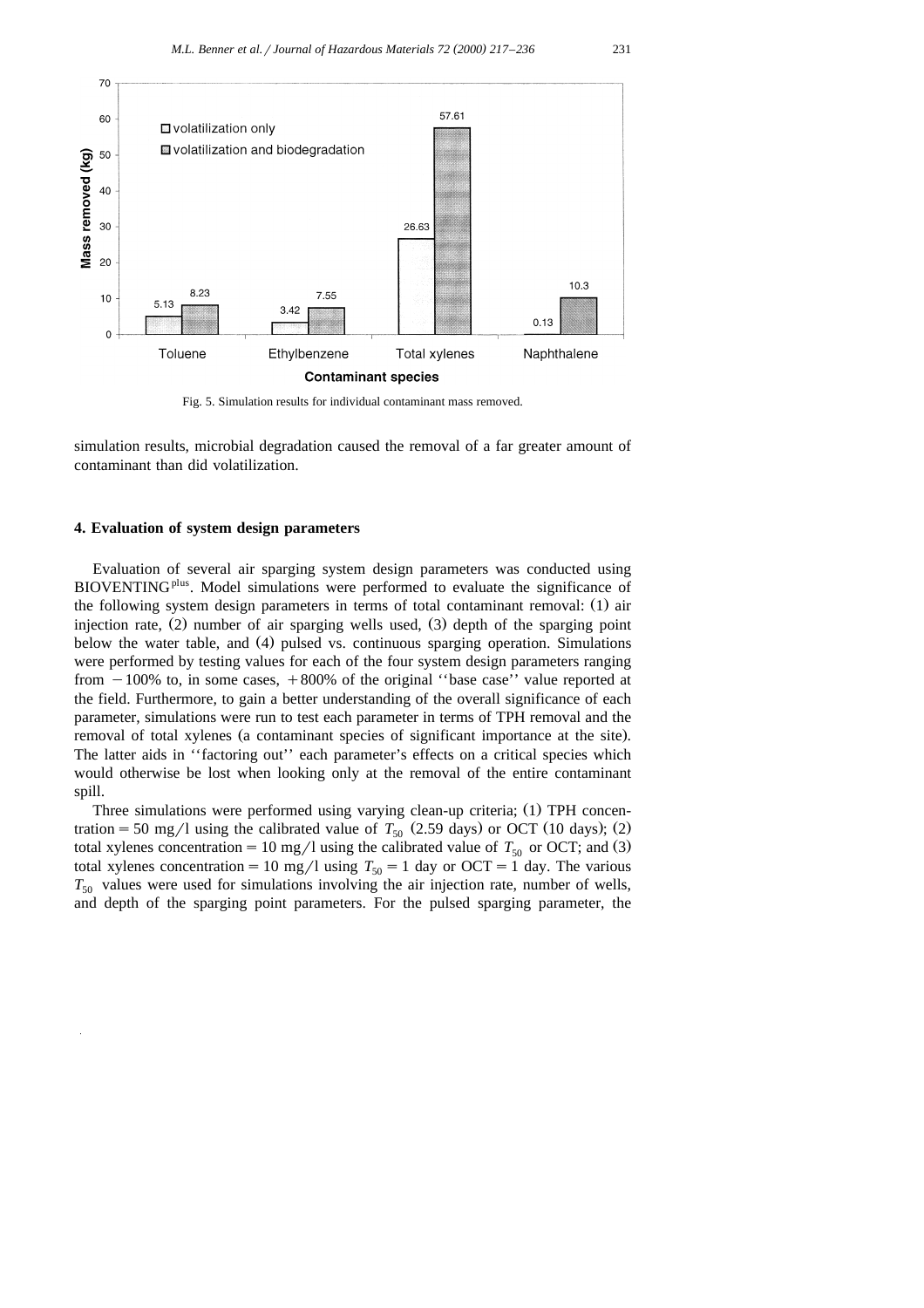

Fig. 6. System design parameter evaluation results for (a) air injection rate, (b) number of wells, (c) depth of the sparging point below the water table, and (d) pulsed sparging operation.

various OCT values were used due to this parameter's more direct influence on pulsed sparging operations. While OCT was not directly calibrated, as was  $T_{50}$ , an abbreviated sensitivity analysis showed a value of 10 days to be reasonable. For each parameter, results for the first simulation were reported in terms of removal time needed to reach the TPH clean-up criteria, while results for the second and third simulations were reported in terms of removal time needed to reach the total xylenes removal criteria. Furthermore, the third simulation involved using a lower value of  $T_{50}$  or OCT, which acts to represent the increased removal efficiency most likely seen with this type of contaminant (Benner [10]).

## *4.1. Air injection rate per well*

Rates of air injection were varied from  $-100\%$  to  $+800\%$  from the original 0.0439 scmm used at the site. As seen in Fig. 6a, removal times for TPH varied less than 1% with minimum and maximum values of 2437 and 2448 days, respectively. Removal times for total xylenes  $(T_{50} = 2.59$  days) varied by approximately 3%, with minimum and maximum values of 3329 and 3437 days, respectively. Removal times for total xylenes  $(T_{50} = 1$  day) varied by approximately 11%, with minimum and maximum values of 2055 and 2283 days, respectively.

The lack of significance of air injection rate in terms of TPH removal is likely attributable to the semi-volatile nature of the contaminant spill as a whole and the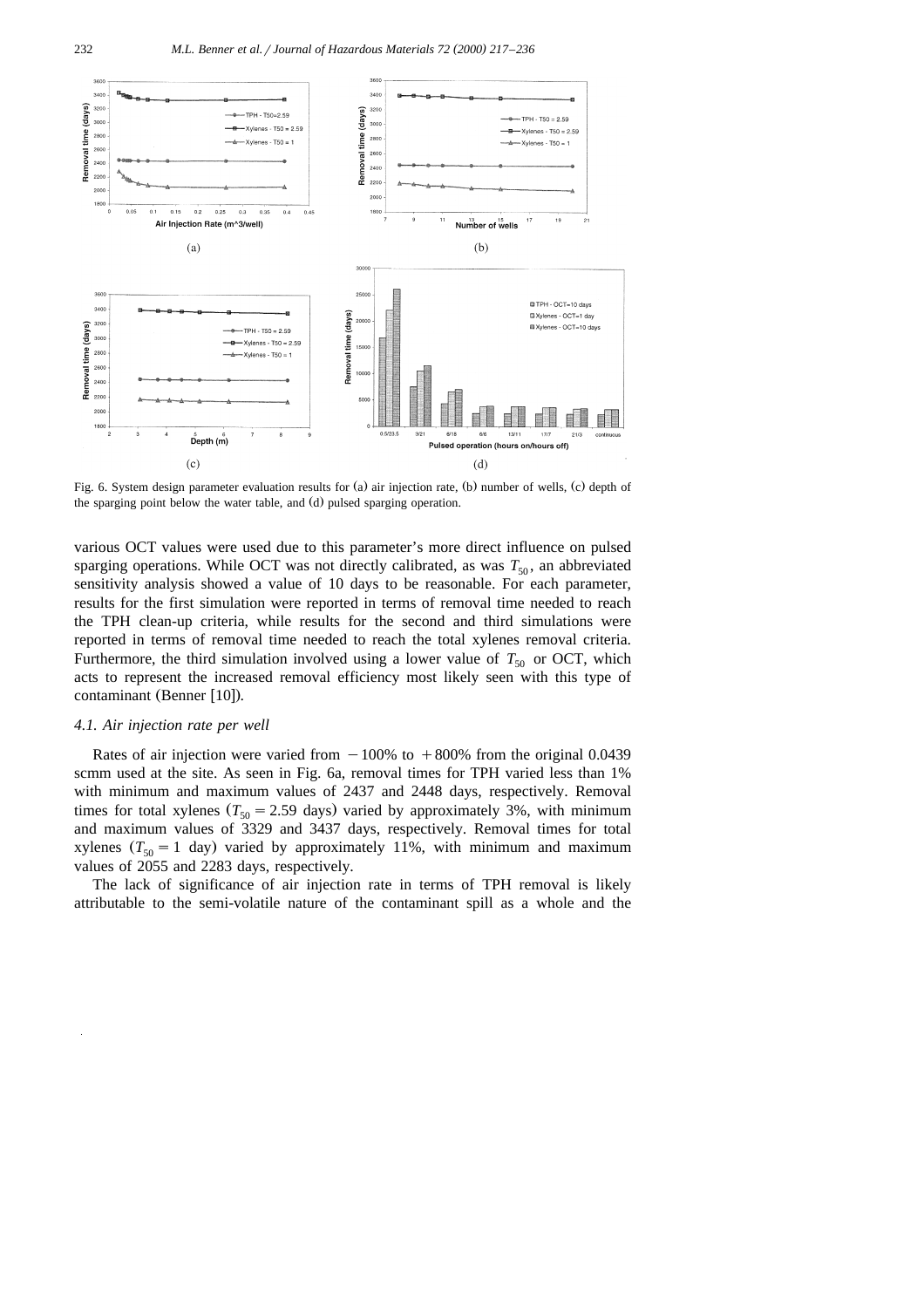dominance of microbial degradation at the study area. As a result, higher injection rates will not significantly enhance the overall stripping process; therefore, as long as a sufficient amount of oxygen is injected into the subsurface, microbial activity will be enhanced and act as the dominant removal mechanism. The significance of air injection rate increases with regard to the removal of total xylenes due to their larger volatility and lower microbial preference compared to the contaminant average in the NAPL as represented by TPH. Consequently, variations in air injection rate will have greater effects on removal through volatilization as opposed to biodegradation, therefore causing larger variations in removal times. This phenomenon is most evident in the simulations involving a  $T_{50}$  of 1 day which, as previously mentioned, more accurately models the system's removal efficiency of total xylenes.

The slight trends of decreasing and then increasing removal time seen in Fig. 6a are likely a consequence of several processes. As air injection rate increases from 0.022 to 0.044 scmm, pore volume turnover rates increase, causing enhanced volatilization at the expense of only a minor reduction in biodegradation, thereby decreasing the overall removal time slightly. At injection rates above 0.044 cfm, airflow velocity becomes more detrimental to microbial activity while the residence time of the injected air begins to increase beyond a time reasonable for proper volatilization. As a result, a slight increase in removal time is observed.

## *4.2. Number of wells*

The number of wells was varied from 8 to 20 wells relative to the 10 wells actually employed at the site. Shown in Fig. 6b, removal times for TPH decreased from a maximum of 2443 days for eight wells to a minimum of 2436 days for 20 wells. Removal times for total xylenes decreased from 3394 days (eight wells) to 3351 days (20 wells) for  $T_{50} = 2.59$  days and from 2193 days (eight wells) to 2100 days (20 wells) for  $T_{50} = 1$  day. Due to the minor decrease in removal time (4% or less) for a significant increase in the number of wells, this system design parameter does not appear to be significant in terms of either TPH or total xylenes removal at the study area over the range of wells simulated.

This slight decrease in removal time with an increasing number of wells is likely due to improved coverage of ''dead zone'' areas lying between adjacent wells. In these ''dead zones'', air sparging removal efficiencies are minimal, and contaminant removal mechanisms are restricted to natural attenuation and diffusion-limited mass transport to the surrounding air sparging zones of influence. Therefore, as more wells are added to the system, greater overlap will occur between adjacent wells resulting in a decrease in ''dead zones'' and enhanced contaminant removal efficiency, mainly through volatilization. The slightly larger variations in removal time seen with total xylenes are likely attributable to the greater relative ease of remediation of this contaminant group compared to the entire spill. Due to the size of the sparging well radius of influence and the extent of contamination at the site, BIOVENTING<sup>plus</sup> restricts the number of wells to no less than eight; however, it is expected that with fewer wells, both volatilization and microbial degradation processes will be significantly restricted due to limited airflow coverage, leading to large increases in both TPH and total xylenes removal times.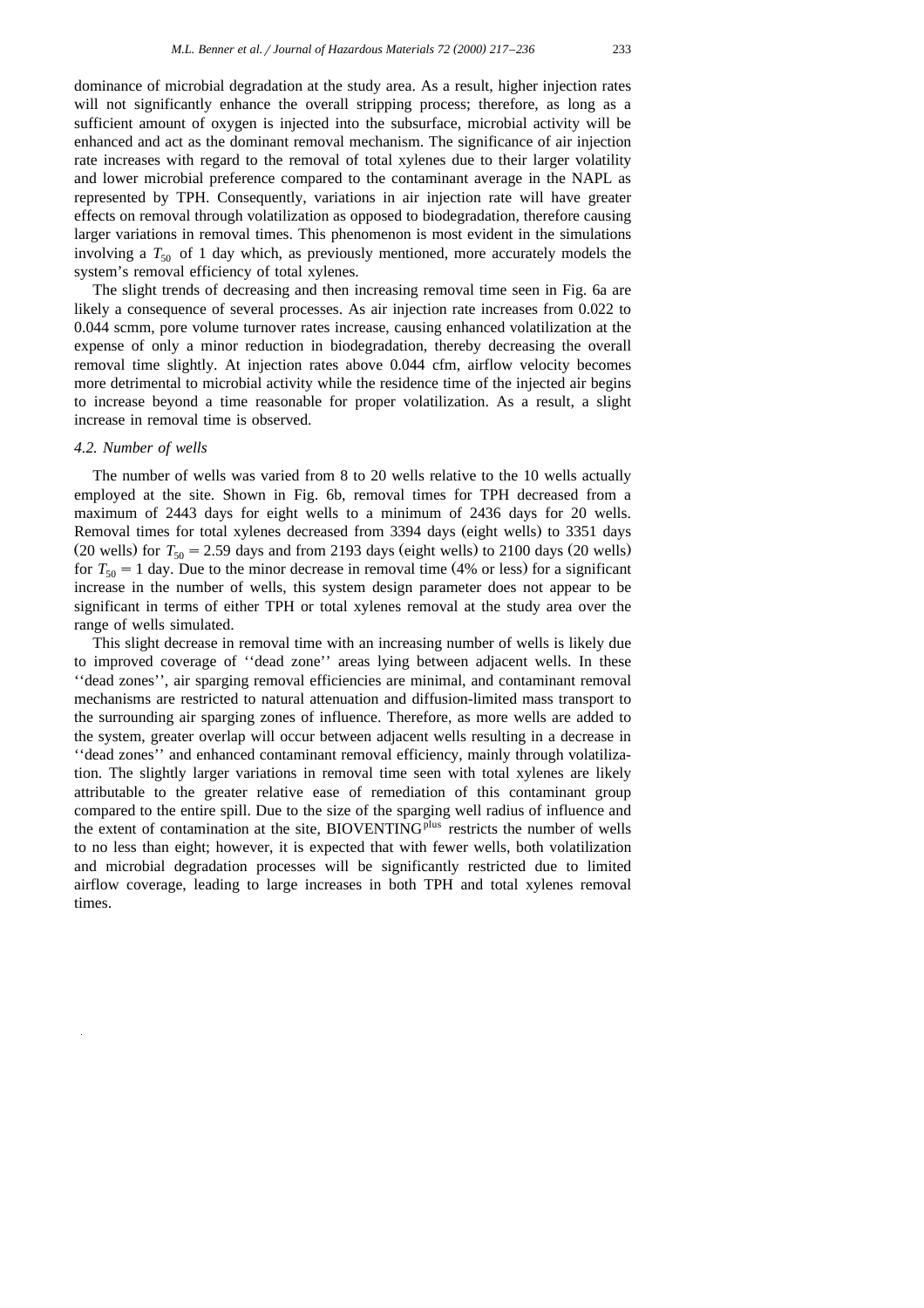#### *4.3. Depth of sparge point below water table*

Depth of the sparge point below the water table was varied from 3.08 to 8.23 m compared to the original 4.11 m reported at the site. Removal times for TPH decreased from a maximum of 2443 days for 3.08 m below the water table to a minimum of 2437 days for 8.23 m below the water table as shown in Fig. 6c. Removal times for total xylenes decreased from 3391 (3.08 m) to 3355 days  $(8.23 \text{ m})$  for  $T_{50} = 2.59$  days and from 2173 (3.08 m) to 2145 days (8.23 m) for  $T_{50} = 1$  day. With variations of only 1% or less for a large variation in sparging depth, this system design parameter does not appear significant in terms of either TPH or total xylenes removal at the study area.

The slight decrease in removal time resulting from an increase in the sparging depth is likely due to improved coverage of ''dead zones'' occurring between adjacent wells, similar to the effect of increasing the number of wells. As depth of the sparge point below the water table is increased, the lateral migration of air will also increase, resulting in a larger radius of influence for each well, provided that the sparging air pressure exceeds the displacement head of the soil matrix. With the larger coverage area resultant from a bigger radius of influence, ''dead zones'' will be diminished and overall contaminant removal efficiency will be enhanced.

#### *4.4. Pulsed* Õ*s. continuous operation*

Simulated pulsed sparging operations ranging from on/off times (hours) of  $0.5 / 23.5$ were compared to continuous operation. As shown in Fig. 6d, simulations indicated substantial differences in removal times for each sparging operation for both TPH and total xylenes. Furthermore, minimum and maximum values for the various TPH and total xylenes simulations varied by 486% to 783%, leading to the conclusion that this system design parameter was significant at the study area in terms of the total contaminant profile, and also for single species within the profile.

For each of the three simulation sets shown in Fig. 6d, results show that, as pulsed sparging approached continuous operation (i.e. the ratio of time on:time off increased), removal times decreased. On the contrary, as pulsed sparging diverged from continuous operation (i.e. the ratio of time on:time off decreased), removal times increased dramatically. Although pulsed operation allows more time for NAPL dissolution and contaminant desorption from soil, simulations results suggest that mass-transfer constraints were minimal for the contaminant soil site combination investigated. Therefore, the lower removal efficiency observed with increasing off-cycle times was most likely due to a quick depletion of available oxygen through biodegradation of released contaminants during off-cycles. In the absence of mass-transfer constraints, continuous operation results in greater contaminant stripping through volatilization and optimizes oxygen availability, thus contaminant biodegradation.

# **5. Conclusions**

This case study illustrates the successful remediation of the DSA study area through in-situ air sparging and the subsequent evaluation of several remediation system design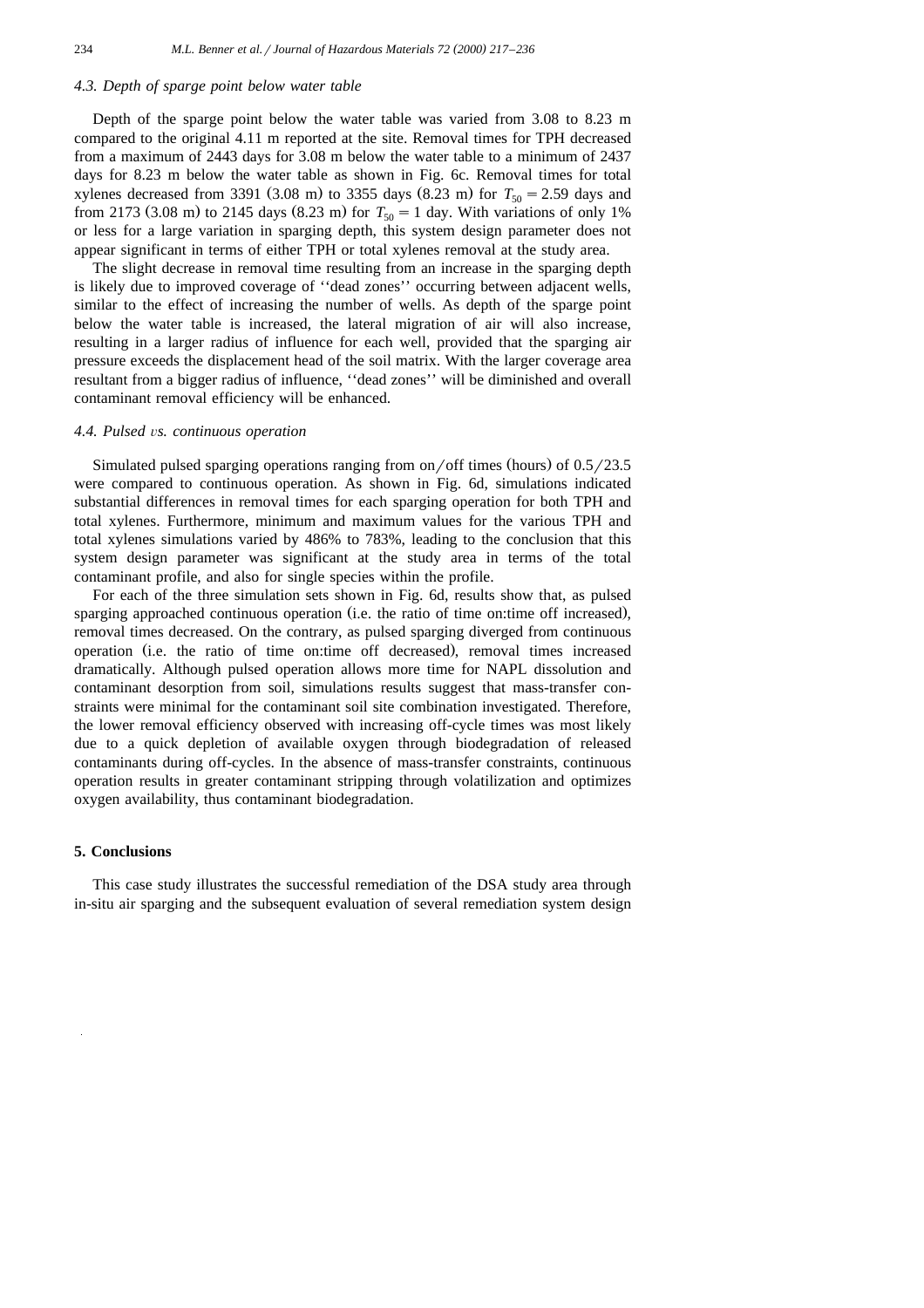parameters through numerical modeling. Contamination of soil and groundwater from spillage of 2300–6900 kg of LNAPL was remediated through air sparging-enhanced volatilization and biodegradation. Based on weekly PID measurements, volatilization was reported to have removed approximately 1–2 kg of TEX compounds and between 20 and 140 kg  $(0.2-6%)$  of total contaminants at the study area. Through the mass of  $CO<sub>2</sub>$  yielded by the study area during air sparging, microbial degradation of contaminants is consistent with the complete aerobic mineralization of approximately 540 kg (8 to 23%) of the organic contaminants. Numerical modeling of total contaminant removal through volatilization and biodegradation was consistent with field results. Although the magnitudes of field and model results were somewhat different, simulations indicated that biodegradation had the largest contribution to total contaminant removal at the site.

Evaluation of several system design parameters used at the study area showed that only the sparging operation (pulsed or continuous) was significant in terms of TPH removal time and that both the air injection rate and the sparging operation parameters were significant in terms of the removal time for total xylenes. This leads to the direct conclusion that different portions of the entire contaminant spill are remediated in distinct ways. It further indicates that the remediation system design should be based on the contaminant species of critical importance and not necessarily the entire contaminant profile. Analyses presented can aid in identifying the system design parameters of greatest importance in meeting site clean-up criteria based on either all or a select group of contaminants, thus streamlining efforts with regards to system optimization.

## **Acknowledgements**

The authors would like to thank the Agricultural Research Service of Purdue University for their partial funding of this research and Dr. Jack Parker and Mesbah Islam of Environmental Systems and Technologies, Blacksburg, VA, for their assistance and insight. Special thanks also go to Integrated Environmental Solutions, of Chesterton, IN and its partners for their support and assistance.

## **References**

- [1] R.A. Freeze, J.A. Cherry, Groundwater, Prentice-Hall, Englewood Cliffs, NJ, 1979, 604 pp.
- [2] U.S. EPA, National water quality inventory, 1996 Report to Congress, EPA841-R-97-008, Washington, DC.
- [3] M. Reinhard, in: R.D. Norris, et al. (Eds.), Handbook of Bioremediation, In-Situ Bioremediation Technologies for Petroleum-Derived Hydrocarbons Based on Alternate Electron Acceptors (Other Than Molecular Oxygen), Robert S. Kerr Environmental Research Laboratory, CRC Press, Boca Raton, FL, 1994, pp. 131–147.
- [4] U.S. EPA, SW-846 Method 8240A: Volatile Organics by Gas Chromatography/Mass Spectrometry (GC/MS), Vol. 1, U.S. EPA, Washington, DC, 1986.
- [5] U.S. EPA, SW-846 Method 8270A: Semivolatile Organic Compounds by Gas Chromatography/Mass Spectrometry (GC/MS): Capillary Column Technique, Vol. 1, U.S. EPA, Washington, DC, 1986.
- [6] S.M. Stanford, Physical and biological effects of in-situ air sparging of groundwater contaminated with organic chemicals, MS thesis, Purdue University, May 1998.